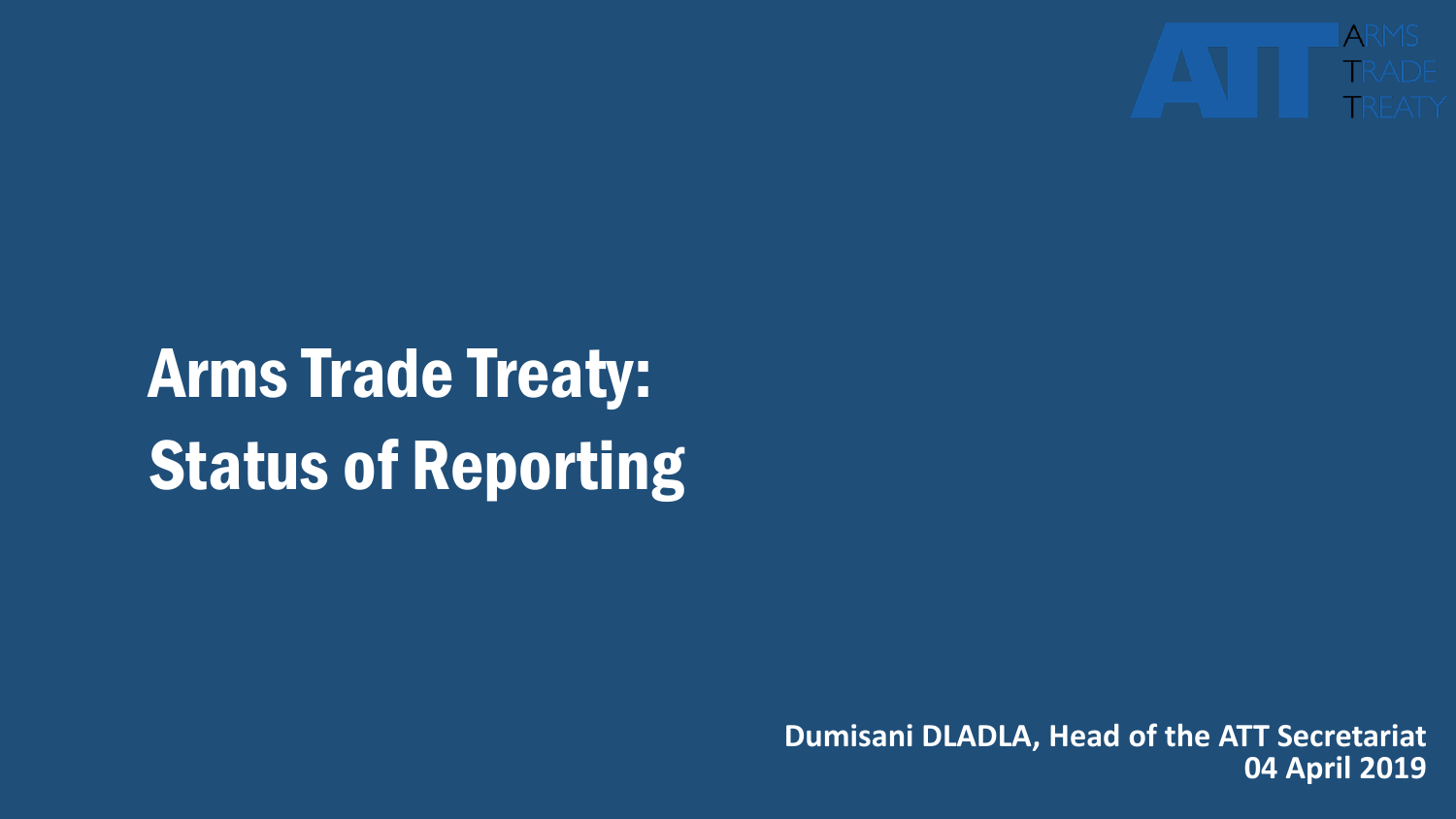### Initial reports Global statistics

|                                          | No. | %                                                |
|------------------------------------------|-----|--------------------------------------------------|
| <b>States Parties</b>                    | 100 |                                                  |
| <b>Initial Reports</b><br>due            | 94  | 94 % of States Parties                           |
| <b>Initial Reports</b><br>submitted      | 70  | <b>74.5 % of States Parties</b><br>due to report |
| Initial Reports due<br>but not submitted | 24  | 25.5% of States Parties<br>due to report         |



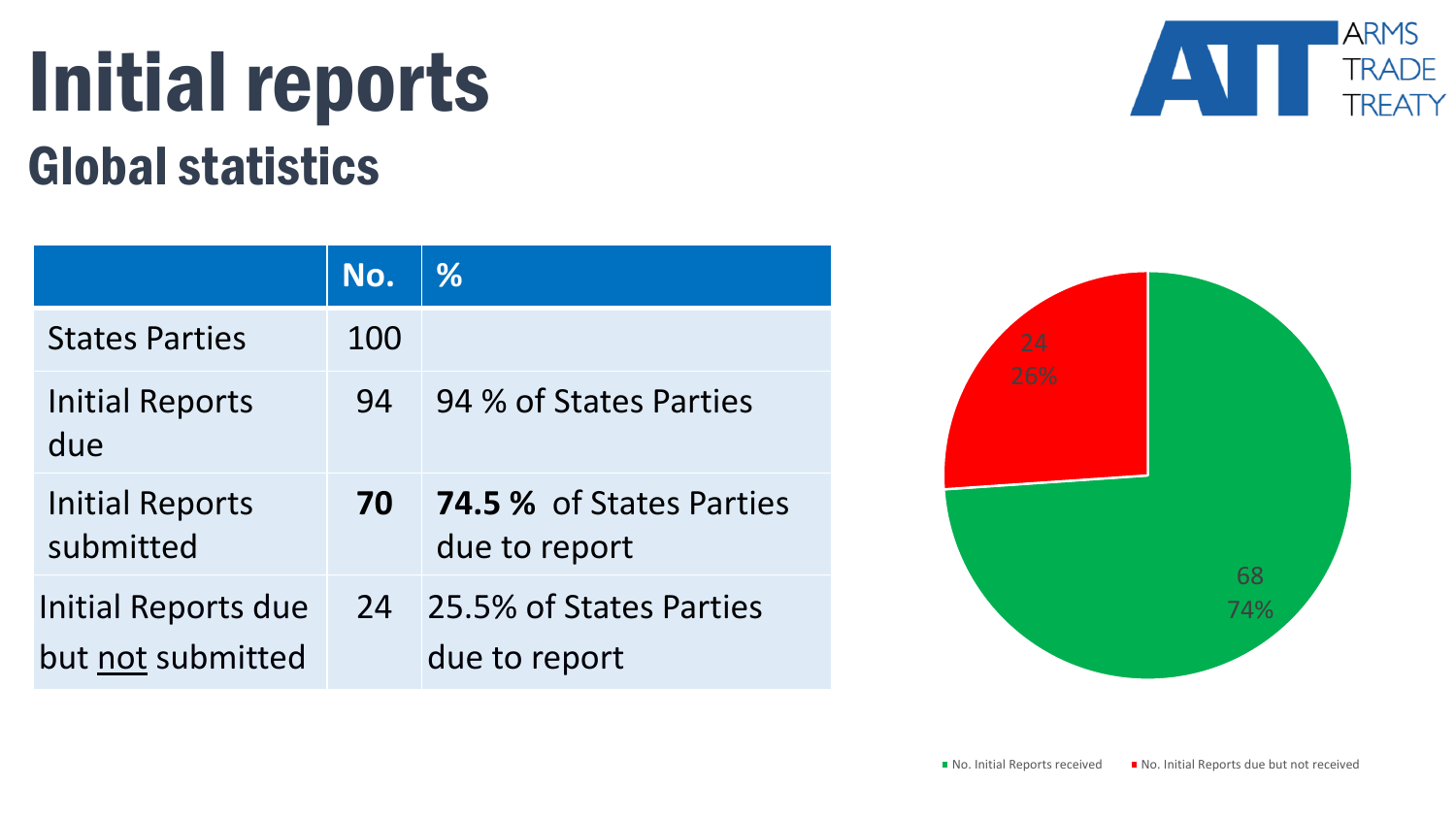# Initial reports Global statistics (cont.)



|                                   | No. | $\frac{0}{6}$                               |
|-----------------------------------|-----|---------------------------------------------|
| Initial Reports not made public   | 13  | 16% of Initial Reports submitted            |
| Initial Reports submitted on time | 40  | 57% of Initial Reports submitted            |
| Format of reports                 | 58  | 83% use CSP2 endorsed reporting<br>template |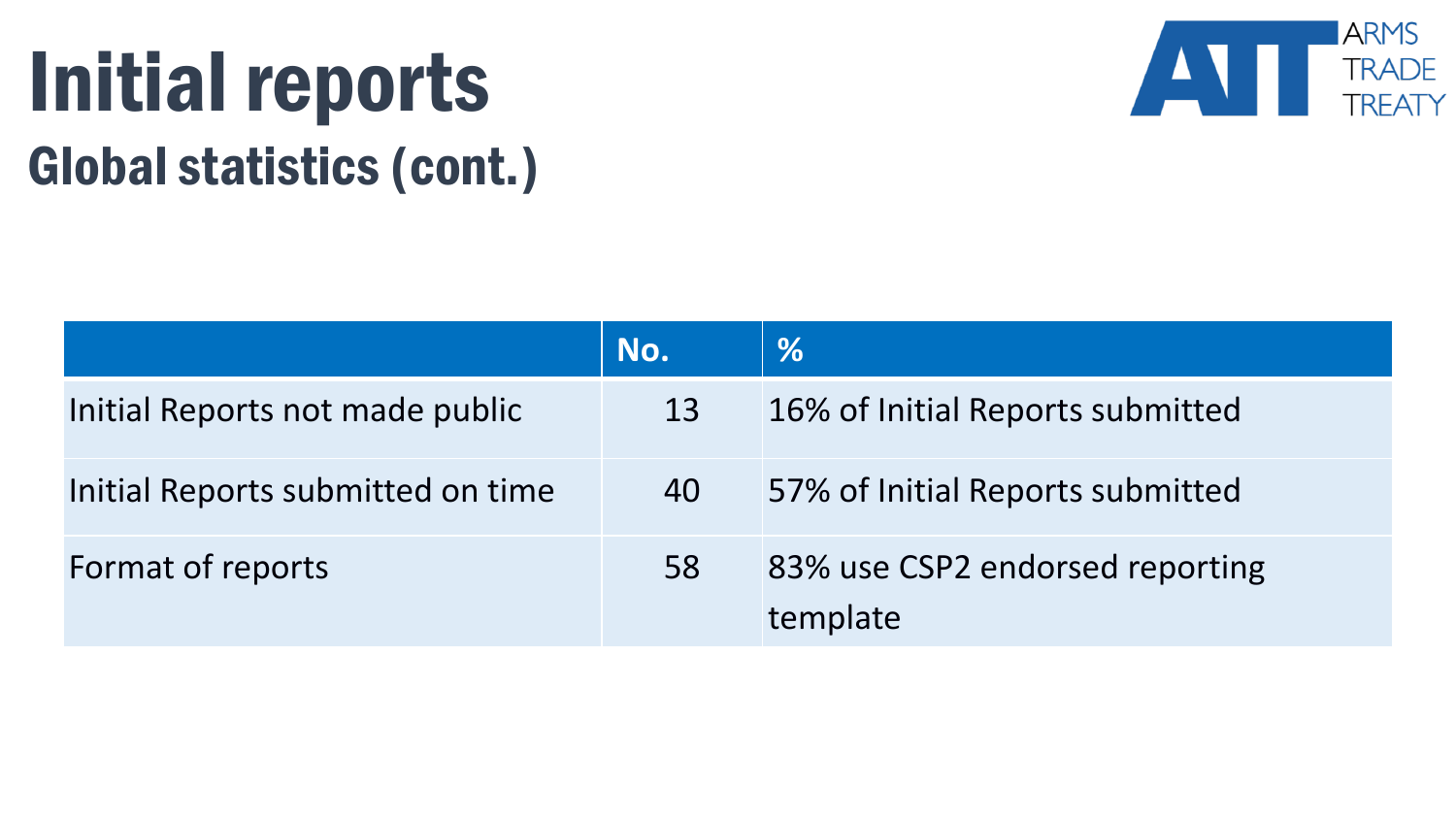

#### Initial reports Regional statistics



 $\blacksquare$  No. Initial Reports received  $\blacksquare$  No. Initial Reports due but not received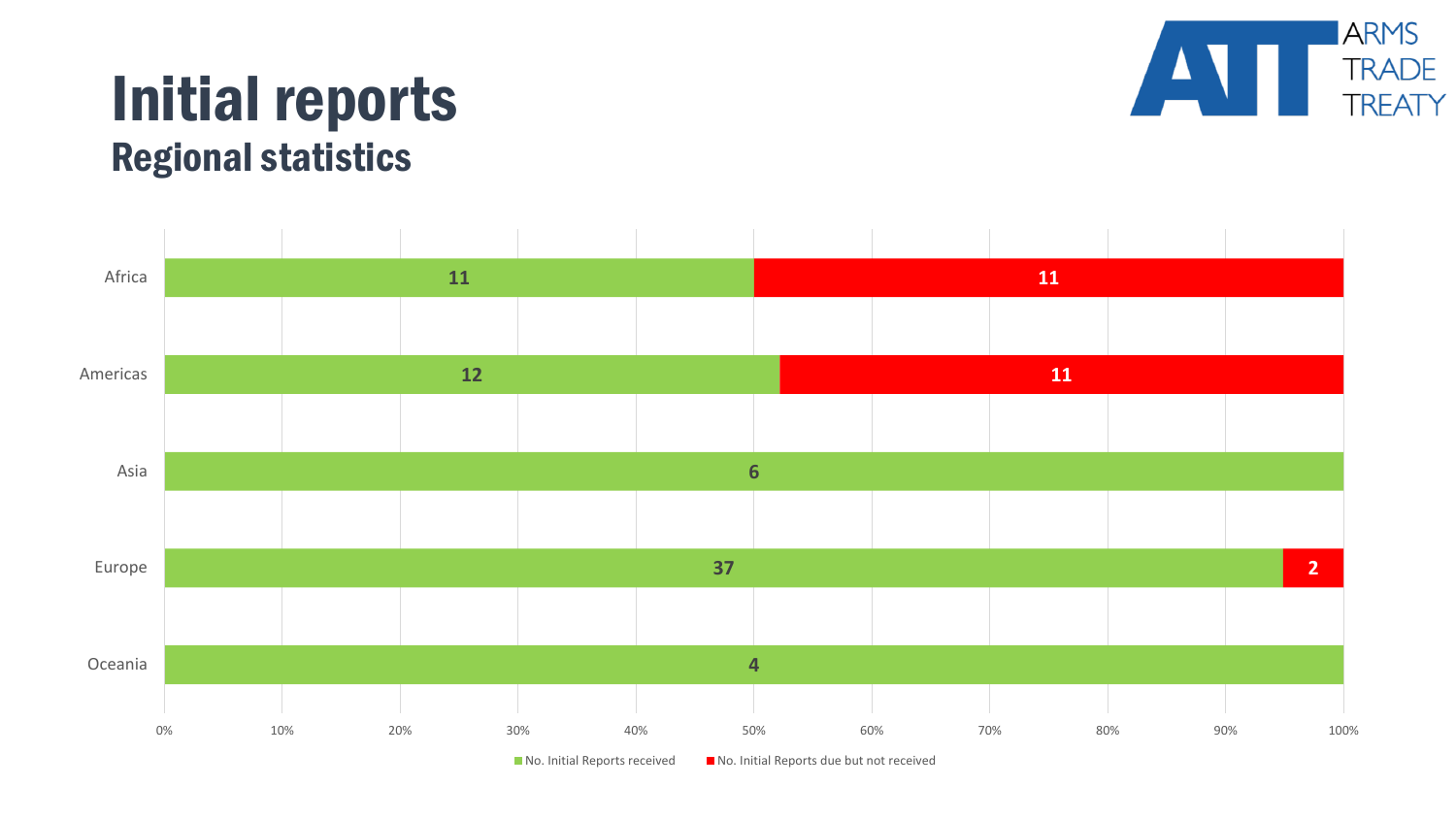## Annual reports Global statistics



|                                                    | 2015           |                                           | 2016           |                                           | 2017                                             |                                           |
|----------------------------------------------------|----------------|-------------------------------------------|----------------|-------------------------------------------|--------------------------------------------------|-------------------------------------------|
|                                                    | No. <b>%</b>   |                                           | No.  %         |                                           | $\overline{\mathsf{No.}}~\overline{\mathscr{%}}$ |                                           |
| <b>Annual Reports due</b>                          | 61             | 65% of SPs                                |                | 75 80% of SPs                             | 89                                               | 94% of SPs                                |
| <b>Annual Reports</b><br>submitted (due + not due) | $\overline{3}$ | 48 + 79% of reports<br>due                |                | 51 68% of reports<br>$+1$ due             | 54                                               | 61% of reports<br>due                     |
| <b>Annual Reports not</b><br>submitted             | 13             | 21% of reports<br>due                     | 24             | 32% of reports<br>due                     | 35                                               | 39% of reports<br>due                     |
| <b>Annual Reports not</b><br>made public           | $\overline{1}$ | 2% of reports<br>submitted                | $\overline{3}$ | 6% of reports<br>submitted                | $\overline{4}$                                   | 7% of reports<br>submitted                |
| <b>Annual Reports</b><br>submitted on time         | 28             | 58% of 2015<br>reports due &<br>submitted | 31             | 63% of 2016<br>reports due &<br>submitted | 37                                               | 69% of 2017<br>reports due &<br>submitted |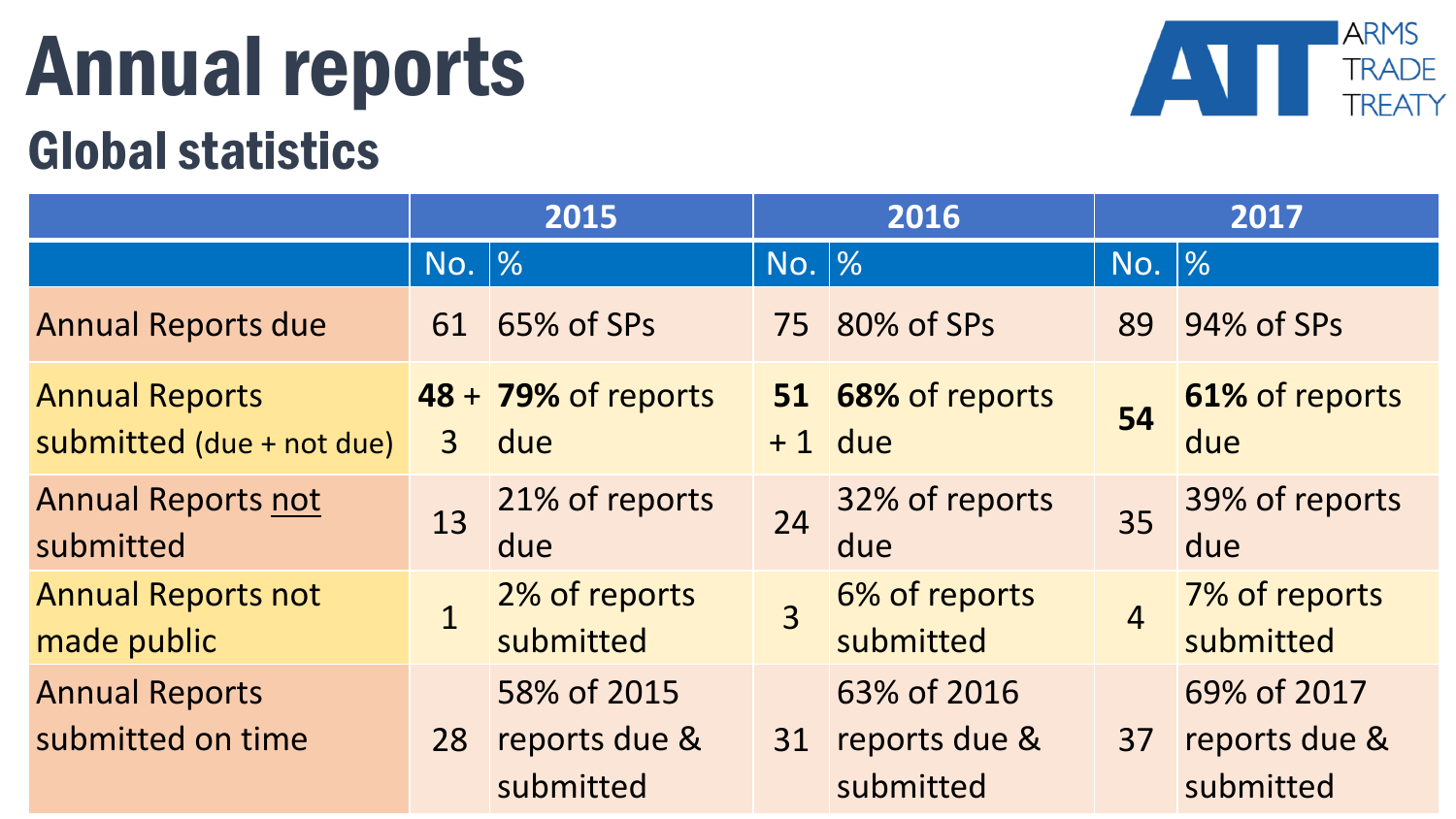## Annual reports 2015-2017 Global statistics



Overview of Annual Report submissions (by %)